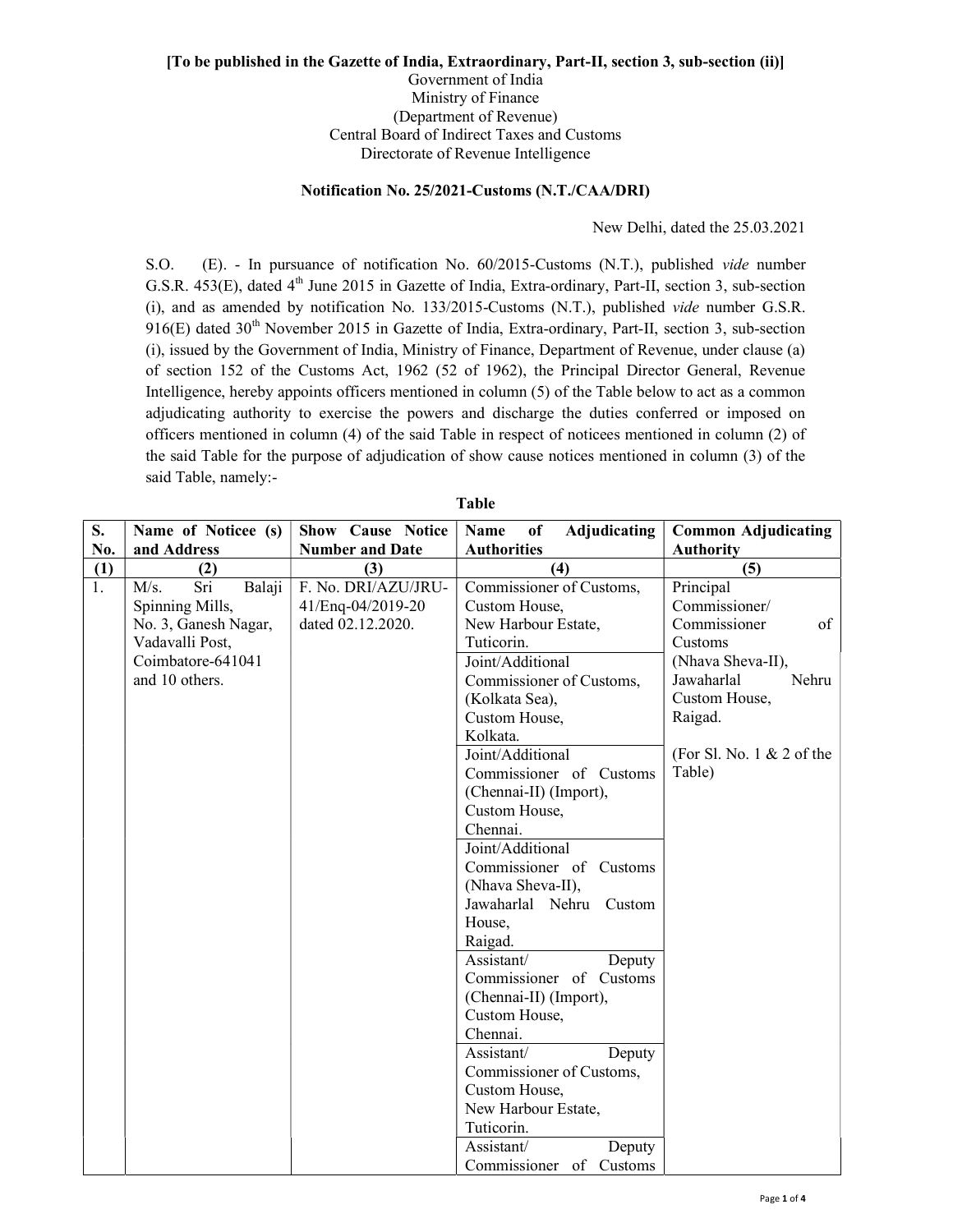|    |                         |                      | (Airport),                    |                         |
|----|-------------------------|----------------------|-------------------------------|-------------------------|
|    |                         |                      | New Custom House,             |                         |
|    |                         |                      | Air Cargo Complex,            |                         |
|    |                         |                      | Meenmbakkam,                  |                         |
|    |                         |                      | Chennai.                      |                         |
| 2. | Shiv<br>Plastic<br>M/s. | F. No. DRI/AZU/JRU-  | Joint/Additional              |                         |
|    | Industries,             | 30/Inq-13/2019 dated | Commissioner of Customs,      |                         |
|    | 32/5 Mhow Neemuch       | 23.12.2020.          | Custom House,                 |                         |
|    | Road, Ratlam,           |                      | Port User Building,           |                         |
|    | Pradesh-<br>Madhya      |                      | Mundra.                       |                         |
|    | 457001                  |                      | Joint/Additional              |                         |
|    | and 10 others.          |                      | Commissioner of Customs       |                         |
|    |                         |                      | (Nhava Sheva-II),             |                         |
|    |                         |                      | Jawaharlal Nehru Custom       |                         |
|    |                         |                      | House,                        |                         |
|    |                         |                      | Raigad.                       |                         |
|    |                         |                      | Joint/Additional              |                         |
|    |                         |                      | Commissioner of Customs,      |                         |
|    |                         |                      | ICD-Ratlam,                   |                         |
|    |                         |                      | ManikBagh Palace,             |                         |
|    |                         |                      | Indore.                       |                         |
|    |                         |                      | Joint/Additional              |                         |
|    |                         |                      | Commissioner of Customs       |                         |
|    |                         |                      | (Chennai-II),                 |                         |
|    |                         |                      | Custom House,                 |                         |
|    |                         |                      | Chennai.                      |                         |
| 3. | M/s. Pure Imports $\&$  | F. No. DRI/AZU/JRU-  | Commissioner/<br>Principal    | Additional<br>Director  |
|    | Exports,<br>Andhra      | 55/Enq-14<br>$(Int-$ | Commissioner of Customs,      | General (Adjudication), |
|    | Pradesh Door No. 3-     | 06/2019<br>2019-20   | Air Cargo Complex,            | Directorate of Revenue  |
|    | 22, Near<br>Pallapur    | dated 17.12.2020.    | Hyderabad.                    | Intelligence,           |
|    | Veedhi, Ramalayam,      |                      | Joint/Additional              | Mumbai.                 |
|    | Varighedu (Village),    |                      | Commissioner of Customs,      |                         |
|    | Attili (Mandal),        |                      | Custom House,                 |                         |
|    | West<br>Godavari        |                      | PUB Building,                 |                         |
|    | District,               |                      | Mundra.                       |                         |
|    | Pradesh-<br>Andhra      |                      | Joint/Additional              |                         |
|    | 534225                  |                      | Commissioner of Customs,      |                         |
|    | and 16 others.          |                      | O/o Principal Commissioner    |                         |
|    |                         |                      | of Customs (Preventive),      |                         |
|    |                         |                      | Auto Nagar,                   |                         |
|    |                         |                      | Vijaywada<br>Joint/Additional |                         |
|    |                         |                      | Commissioner of Customs,      |                         |
|    |                         |                      | Custom House,                 |                         |
|    |                         |                      | Near Balaji Temple,           |                         |
|    |                         |                      | Kandla                        |                         |
|    |                         |                      | Joint/Additional              |                         |
|    |                         |                      | Commissioner of Customs       |                         |
|    |                         |                      | (Chennai-II),                 |                         |
|    |                         |                      | Custom House,                 |                         |
|    |                         |                      | Chennai.                      |                         |
|    |                         |                      | Joint/Additional              |                         |
|    |                         |                      | Commissioner of Customs,      |                         |
|    |                         |                      | Custom House,                 |                         |
|    |                         |                      | Ahmedabad.                    |                         |
|    |                         |                      | Joint/Additional              |                         |
|    |                         |                      | Commissioner of Customs       |                         |
|    |                         |                      | (Port), Custom House,         |                         |
|    |                         |                      | Kolkata.                      |                         |
|    |                         |                      | Joint/Additional              |                         |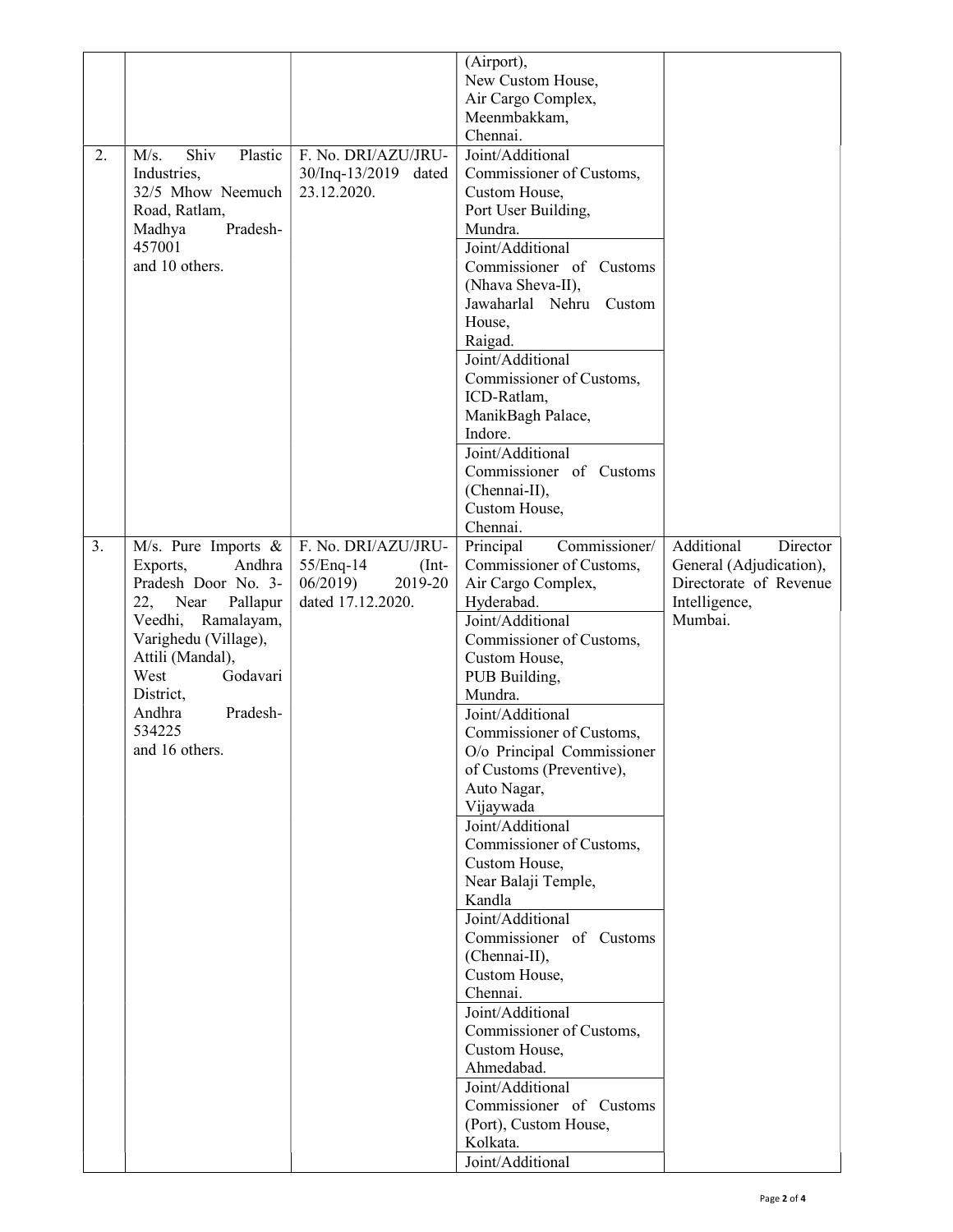|    |                            |                                    | Commissioner of Customs                   |                         |
|----|----------------------------|------------------------------------|-------------------------------------------|-------------------------|
|    |                            |                                    | Air<br>(Import),<br>Cargo                 |                         |
|    |                            |                                    | Complex,                                  |                         |
|    |                            |                                    | New Delhi.                                |                         |
|    |                            |                                    | Joint/Additional                          |                         |
|    |                            |                                    | Commissioner of Customs                   |                         |
|    |                            |                                    | (Nhava Sheva-II),                         |                         |
|    |                            |                                    | Jawaharlal Nehru Custom                   |                         |
|    |                            |                                    | House,                                    |                         |
|    |                            |                                    | Raigad.                                   |                         |
|    |                            |                                    | Joint/Additional                          |                         |
|    |                            |                                    | Commissioner of Customs,                  |                         |
|    |                            |                                    | Indore                                    |                         |
|    |                            |                                    | Joint/Additional                          |                         |
|    |                            |                                    | Commissioner of Customs,                  |                         |
|    |                            |                                    | Custom House, Port Area,                  |                         |
|    |                            |                                    | Visakhapatnam.                            |                         |
| 4. | M/s.<br>Bombardier         | F.<br>No.                          | Commissioner of Customs                   | Additional<br>Director  |
|    | India<br>Transportation    | DRI/CRU/VIII/26/Enq                | (Nhava Sheva-V),                          | General (Adjudication), |
|    | Private Limited,           | $-1/Int-06/2019$<br>dated          | Jawaharlal Nehru Custom                   | Directorate of Revenue  |
|    | $2-A/3,$<br>Kundan         | 19.01.2021 read with               | House,                                    | Intelligence,           |
|    | Mansion,<br>Asaf Ali Road, | corrigendum<br>dated<br>19.02.2021 | Raigad.                                   | Mumbai.                 |
|    | New Delhi-110002.          |                                    | Principal Commissioner of<br>Customs-III, |                         |
|    |                            |                                    | Air Cargo Complex (Import),               |                         |
|    |                            |                                    | Sahar, Andheri (East),                    |                         |
|    |                            |                                    | Mumbai.                                   |                         |
|    |                            |                                    | Commissioner of Customs,                  |                         |
|    |                            |                                    | Air Cargo Complex (Import),               |                         |
|    |                            |                                    | New Custom House,                         |                         |
|    |                            |                                    | New Delhi.                                |                         |
|    |                            |                                    | Principal Commissioner of                 |                         |
|    |                            |                                    | Customs (Import),                         |                         |
|    |                            |                                    | Inland Container<br>Depot-                |                         |
|    |                            |                                    | Tughlakabad,                              |                         |
|    |                            |                                    | New Delhi.                                |                         |
|    |                            |                                    | Joint/Additional                          |                         |
|    |                            |                                    | Commissioner of Customs-                  |                         |
|    |                            |                                    | VII,                                      |                         |
|    |                            |                                    | Air Cargo Complex,                        |                         |
|    |                            |                                    | New<br>Custom<br>House,                   |                         |
|    |                            |                                    | Meenambakkam,                             |                         |
|    |                            |                                    | Chennai                                   |                         |
|    |                            |                                    | Joint/Additional                          |                         |
|    |                            |                                    | Commissioner of Customs                   |                         |
|    |                            |                                    | (Import-I), Custom House,                 |                         |
|    |                            |                                    | Ballard Estate,                           |                         |
|    |                            |                                    | Mumbai.                                   |                         |
|    |                            |                                    | Assistant/<br>Deputy                      |                         |
|    |                            |                                    | Commissioner of Customs,                  |                         |
|    |                            |                                    | Air Cargo Complex,                        |                         |
|    |                            |                                    | Ahmedabad.                                |                         |
|    |                            |                                    | Assistant/<br>Deputy                      |                         |
|    |                            |                                    | Commissioner of Customs-II                |                         |
|    |                            |                                    | (Import),                                 |                         |
|    |                            |                                    | Custom House,<br>Chennai.                 |                         |
|    |                            |                                    | Assistant/<br>Deputy                      |                         |
|    |                            |                                    | Commissioner of Customs,                  |                         |
|    |                            |                                    | Inland<br>Container<br>Depot-             |                         |
|    |                            |                                    |                                           |                         |